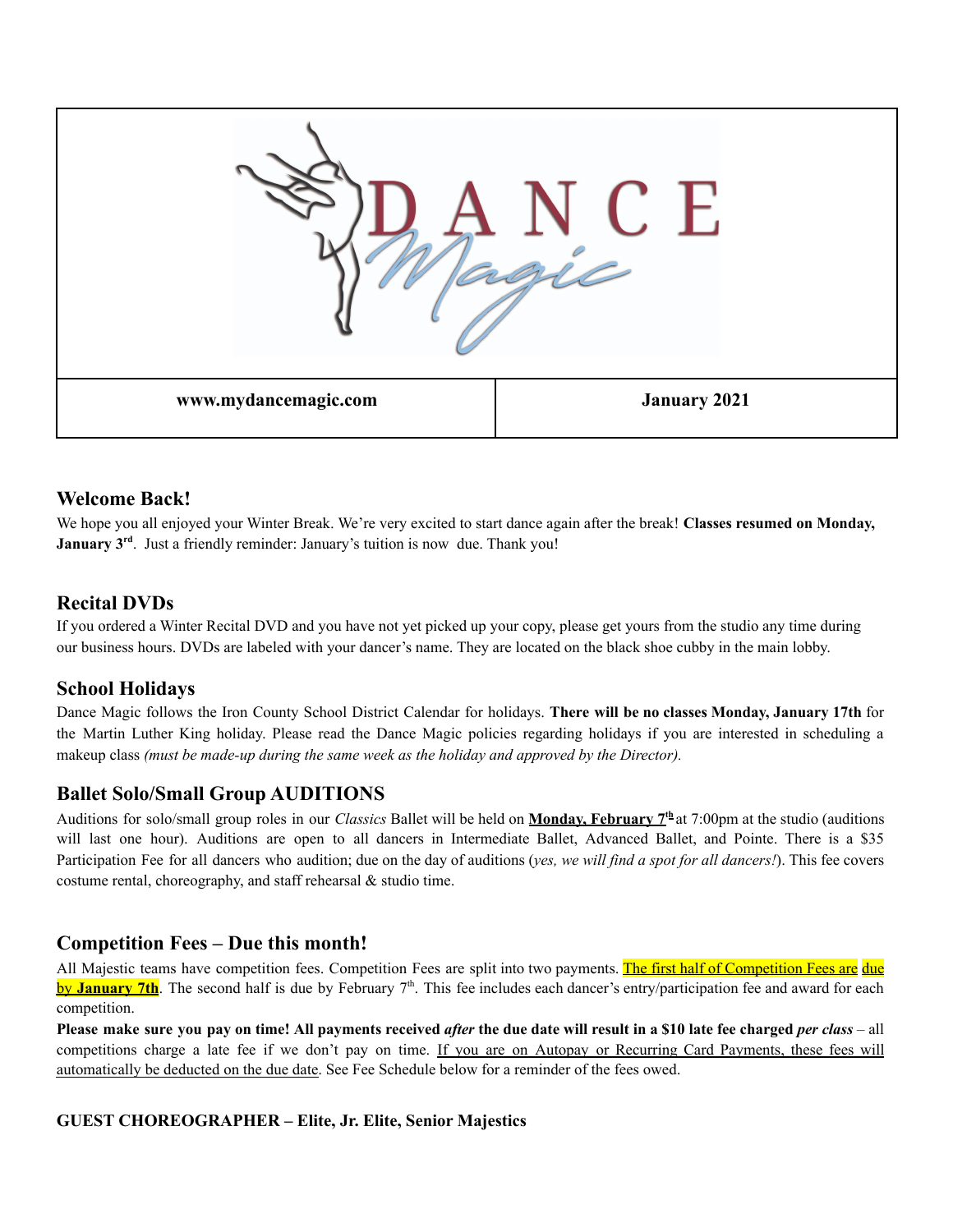Jr. Elite, Senior Majestics, and Elite Majestics have a Guest Choreographer (the AMAZING Zoey White!) coming to teach their group Hip Hop Routine on Saturday, February 26th. Exact starting time TBA, but it will start at about 9:00am and end around roughly **3:00pm (choreographer will confirm time this week; please check website). Location CVHS.**. Attendance is MANDATORY as this is the only day the Choreographer will be here from Salt Lake to teach the choreography. If you miss this rehearsal, you will *not* be in the piece. If you are late, you may be removed from the piece. The choreographer will teach until the routine is finished and ready. Please bring a lunch, snacks, and a water bottle. Come ready to work hard and wear hip hop shoes (or sneakers). This is an amazing choreographer who works with the best of the best and produces INCREDIBLE routines! We are very lucky to be working with her again!

## **Drill Team Audition Prep Class**

We will be holding audition prep classes for all dancers trying out for high school or college drill teams or dance companies. These prep classes will be held mid-to-late February. Watch for details coming soon in the February Newsletter!

## **Competition Solo/Duet Parent Paperwork**

We will be emailing paperwork with necessary information for you to read on your own. This will be sent home mid-January. Please read through the information carefully and contact Nicole if you have any questions.

# **Check Costumes**

Please take a few minutes to check through all of your dancer's costume pieces and make sure nothing was lost at our Winter Recital. Give yourself plenty of time to order a replacement piece before our next performance. Please let Miss Nicole know if you need anything ordered as soon as possible. PLEASE LABEL ALL DANCE SHOES AND COSTUMES WITH YOUR DANCER'S NAME.

### **Important Dates**

Please save these dates for Performances! More Spring performance, rehearsal & competition dates are on our website *(please check it often to stay informed):*

## **RECITALS**

**Ballet Recital – "The Classics" –** Tues, April 5<sup>th</sup> at the Heritage Center *-Stars classes, Majestic teams, Ballet classes*

**Spring Recital** – Saturday, May 21st at the Heritage Center

*-All classes (except tumbling & technique)*

### **COMPETITIONS**

#### **COMPETITION (St. George) – Sat, March 26 th**

- All Majestic Competition Teams & Advanced Hip Hop

#### **COMPETITION (Richfield) – Sat, April 2nd**

-All Majestic Competition Teams & Advanced Hip Hop

#### **COMPETITION (Cedar) - Sat, April 30 th :**

-All Majestic Competition Teams & Advanced Hip Hop

#### **OTHER IMPORTANT DATES for Majestic Team Dancers**

-January 19th- Region Drill Competition at America First Event Center. Mini Elite Performing -February 15th- Mohey Tawa Review. Jr. Elite, Junior Majestics performing -March 3rd- Talon Review. Premier, Petite Majestics performing -March 4th - Competition Preview Performance at CVHS. All TEAMS and solos/duets -March 8th- Canyon View Cheer Review. Senior Majestics, Elite performing